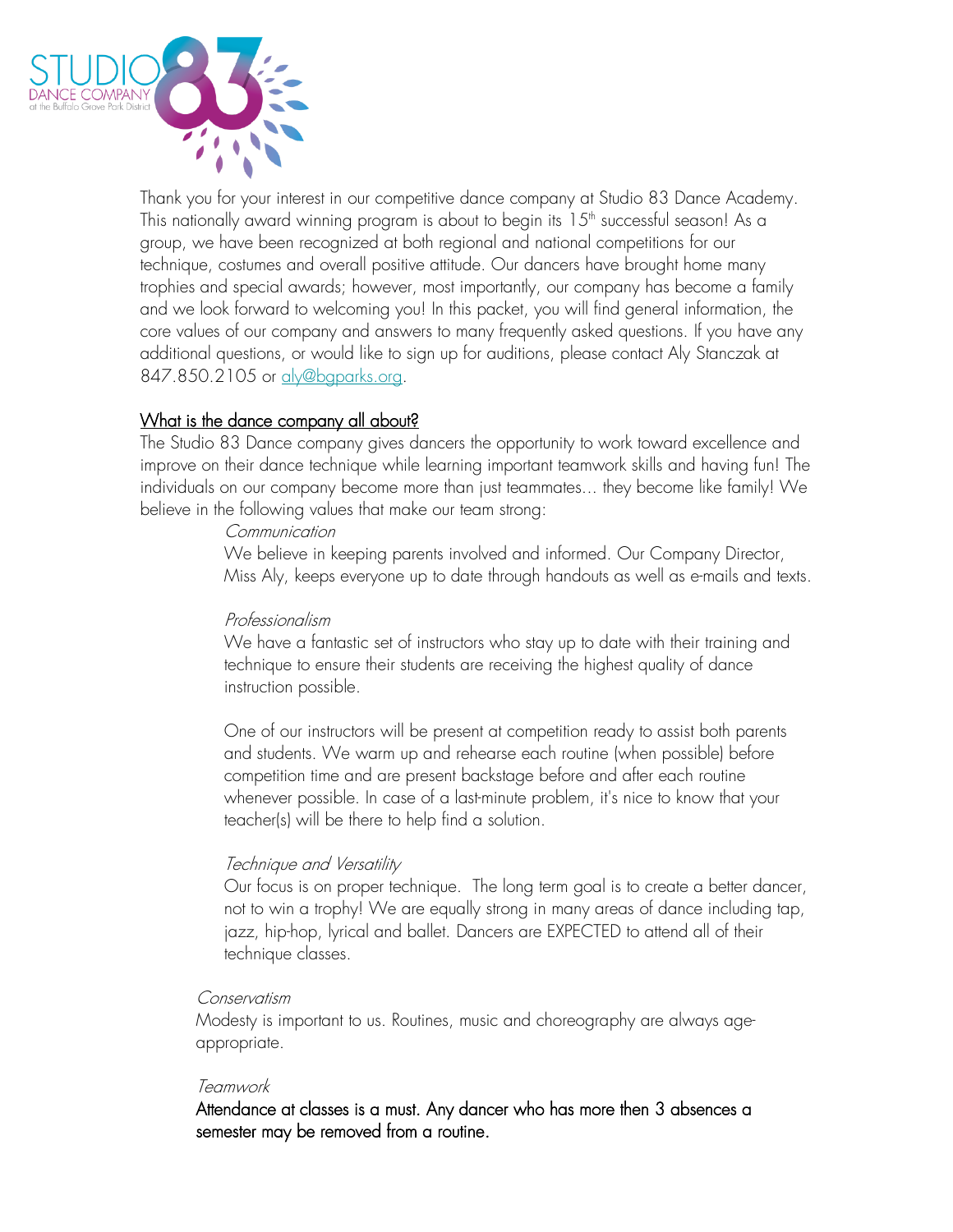#### Fun

We constantly remind our company that competing should be a fun and positive learning experience. We aren't concerned with how many trophies a student can bring home, but rather that they enjoyed themselves and are proud of their achievements. Coincidentally, when students have fun, it takes the stress away so they can perform much better! Laughter, fun, team parties, etc. are all encouraged!

#### Winning *vs.* Excellence

Win; verb, To get possession of by effort or fortune Excellent; adjective, The quality of being very good of its kind

Competition is a big part of life. At school we compete for grades; later in life we compete for jobs. We compete in sports. We even compete for the affection of others. Competition can be useful; it is a way of getting information about how well we are doing and what is possible. It can challenge us to try harder and to learn from our own experience and the experiences of others.

A common parent concern regarding having their child join competition teams is the fear that the focus will be only on "winning." This can quickly get out of control and take the fun out of competing, especially if the competitor falls short of winning the top prize. We all know of people who place an emphasis on winning awards, recognitions, and trophies. We do not. While we are thrilled to win, our emphasis is on being the best we can be at our craft, which we find to be an enriching, life long motivator. Excellence far outweighs an award. The most reliable reward for our work is the feeling of accomplishment that comes from completing a task. We encourage our dancers to focus on the inner satisfaction of competing.

Studio 83 Dance Company prefers to focus on excellence rather than winning. There is never such a thing as a perfect performance, as in life there are often flaws. Even professional dancers make mistakes sometimes. We counsel dancers to expect this and instead of focusing on the negative, focus on the things they did well.

When our children know that working, learning and teamwork are more important to us than winning, they are likely to be ready to learn more and worry less. As they discover the satisfactions of overcoming difficulties and enjoying progress, they are likely to become productive adults.

#### Pride

We are proud of our studio! We support and care for each other and are striving for excellence together!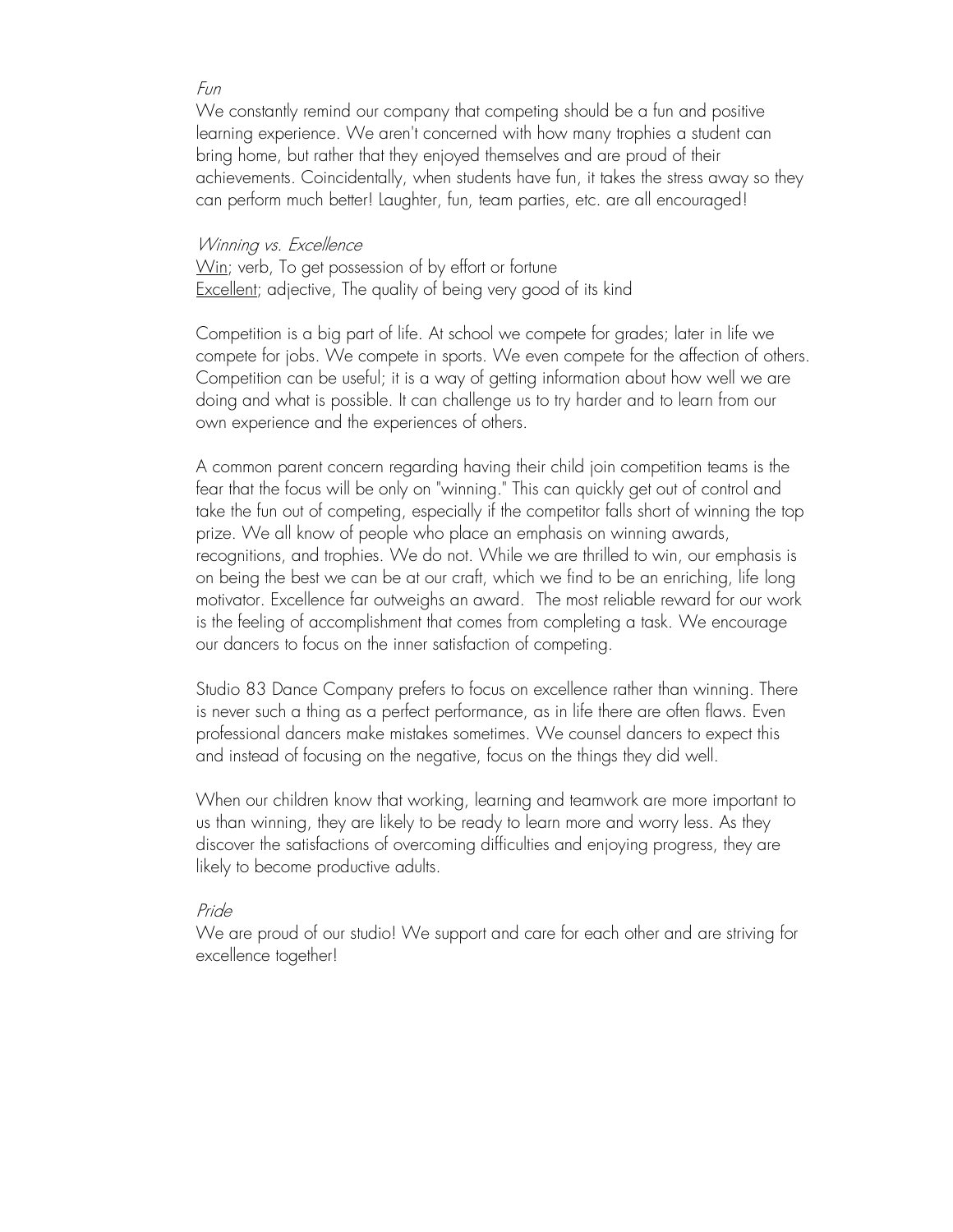# FREQUENTLY ASKED QUESTIONS

#### What is a Dance Competition?

At a dance competition, students put their skills to the test by performing dance routines on a stage in front of a panel of judges. The judges then calculate scores usually based on technique, performance and costume. The dancers are then able to come back to the studio and listen to the judges' critiques and use them as a learning tool to improve on their technique. Again, the focus for us during competition is having fun and gaining the tools to become better dancers in the long run.

### Why do competition company instead of recreational classes?

Some students want a little more challenge. In competition companies, students are working towards a common goal. Also, attendance is more important and, at times, mandatory. Since everyone is present in class nearly every week, there is faster progress. The sense of belonging to a team is also very important. We do lots of team bonding inside and outside the studio.

### How can I get more information?

Please email [aly@bgparks.org](mailto:aly@bgparks.org) if you have additional questions.

### How does a student get accepted onto the team or company?

First, register for the auditions. Registration can be done online at bgpark.org. There is a fee of \$35 to participate in the audition workshops and auditions.

If accepted, you will be notified via e-mail by June12.

# MINI COMPANY - ages 5-8

Our mini company is for our youngest dancers new to competition. The mini company will compete in a total of 2 routines, their mini company jazz and tap routines.

The basic requirements are:

- Mini company rehearsal/technique class (1.25 hour twice per week)
- Returning mini company members need to take 1 summer dance class OR 1 master class workshop.

Extra technique classes are not required but are always an option for those wishing to further their training.

# PRIMARY COMPANY - ages 7-18

All company members will perform in a minimum of 1 routine. Certain dancers may perform in multiple styles. Dancers may not be grouped with the same dancers for each style. Please note most company rehearsals will take place on Friday evenings and Saturday morning/afternoons; although, some might be scheduled during the week The basic requirements are:

- company rehearsals
- 1 additional technique class in each style you are competing
- 1 ballet technique class (depending on placement some dancers may need to take two classes per week)
- 1 summer dance class OR 1 summer master class workshop.

Extra technique classes are not required but are always an option for those wishing to further their training.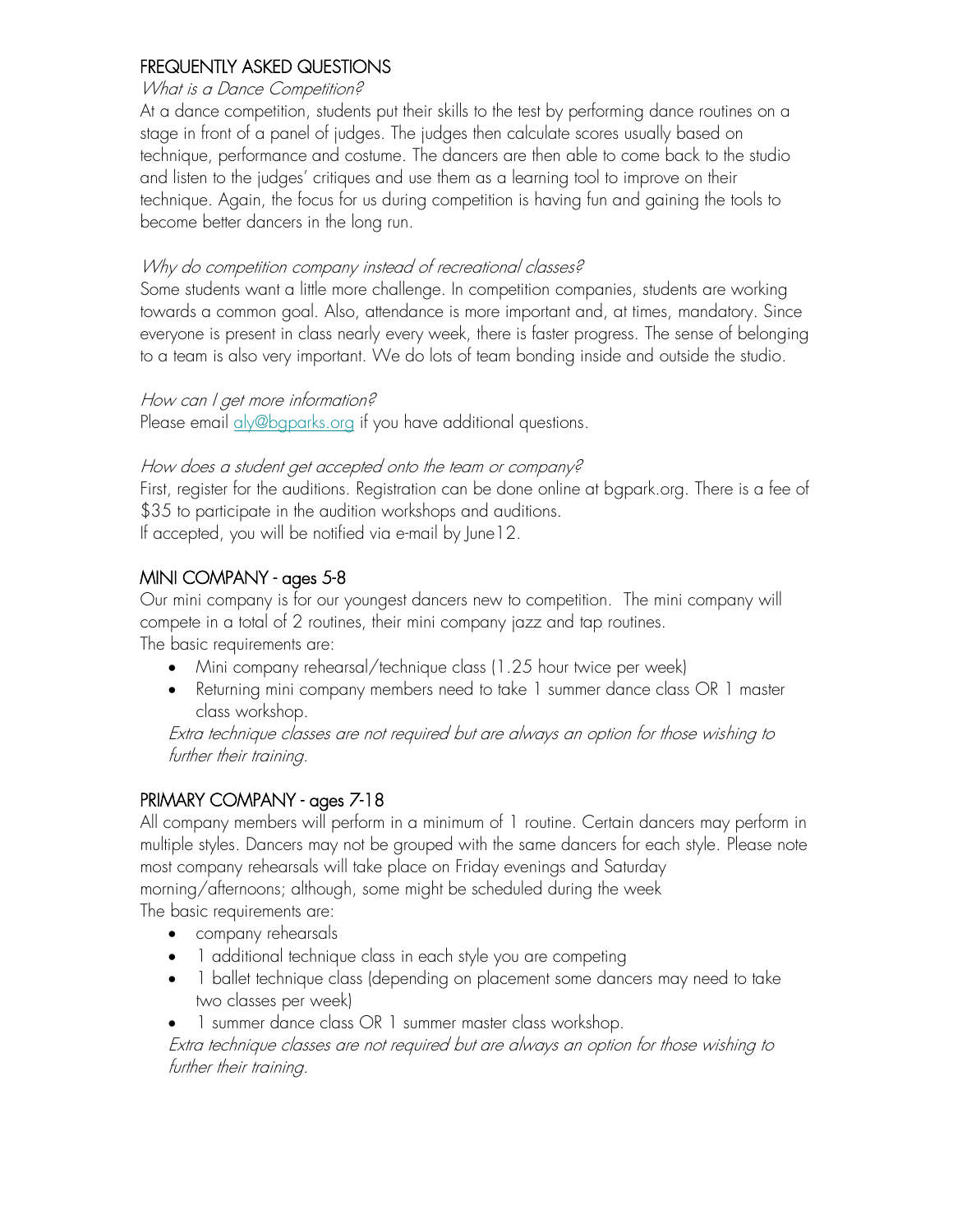# INTERMEDIATE COMPANY - ages 7-18

The intermediate company is for dancers ready to add more into their training. Intermediate Company dancers may also compete in certain primary or advanced company routines. Dancers may be placed as an understudy to a particular routine. This means they will learn the choreography, receive a costume but are not quite ready to compete in that style yet. Please note most company rehearsals will take place on Friday evenings and Saturday morning/afternoons; although, some might be scheduled during the week The basic requirements for company are:

- 2 ballet technique classes per week
- 1 additional technique class in each style you are competing (except hip hop)
- Company rehearsals
- Dance convention
- At least 1 summer class AND at least 2 of the master class workshops.

Extra technique classes are not required but always recommended for those wishing to further their training.

# ADVANCED COMPANY - ages 8-18

The advanced company is for select dancers ready to train and compete at a higher level. These dancers are ready to put dance as their number one priority and their attendance at all of their classes and performances reflect this. Advanced Company members will compete in 2 - 4 competition routines. Advanced Company dancers may also compete in certain intermediate company routines. Please note most company rehearsals will take place on Friday evenings and Saturday morning/afternoons; although, some might be scheduled during the week

The basic requirements for advanced company are:

- 2 ballet technique classes
- 1 advanced company ballet class
- 1 additional technique class in each style you are competing (except hip hop)
- Company rehearsals
- Additional class of choice
- Dance convention
- At least 2 summer dance classes AND at least 3 of the master class workshops.

Extra technique classes are not required but always recommended for those wishing to further their training.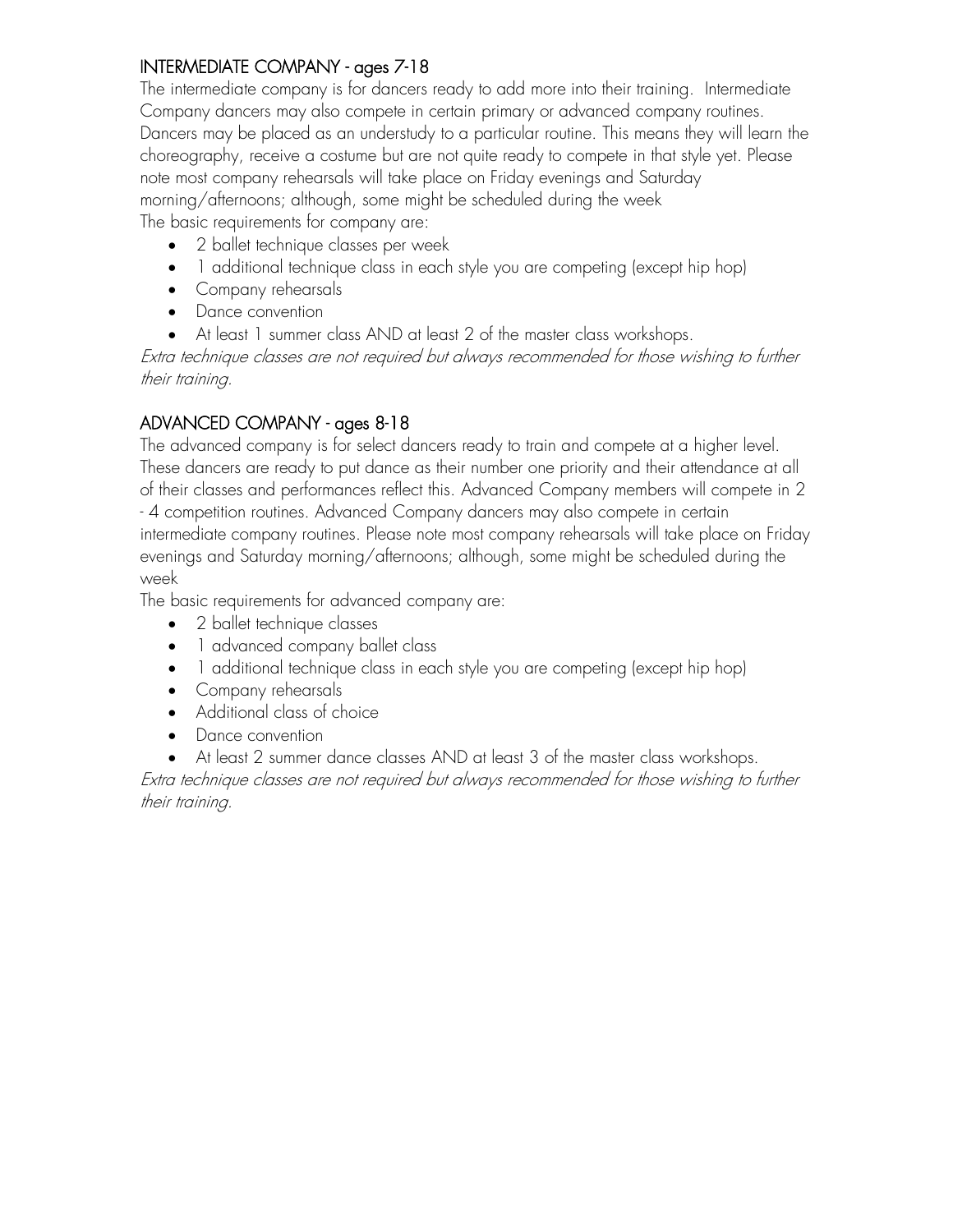# Other Things to Consider

### Solos, duets/trios and small groups

In addition to the assigned company routines, some dancers may be placed into a solo, duet/trio or small group routine. These routines may pull dancers from different levels. These specialty numbers are for dancers who are ready to make an additional commitment and who posses the technical requirements needed for the choreography of each particular piece. The routines will require additional rehearsals which may be as early as 4 pm during the week. Please note by indicating you would like to be considered for a solo, duet/trio or small group means you are committed to starting a rehearsal in that time frame. The competition fees and costume fees are also higher for solos and duets/trios. You will be able to indicate on your audition form how many of these additional dances you would be willing to commit to. Writing it on your form does not guarantee your dancer will be placed into a solo, duet/trio or small group. Please note during competitions, solos, duets/trios may compete as early as 8 am on a Friday. By indicating you would like to be considered for a solo or duet/trio you are committing to your dancer being able to compete during that time frame.

### Competitions - Mandatory

The company will compete in 3 - 4 regional competitions all within an hour and a half driving distance of Buffalo Grove. Each competition is scheduled over a weekend. You need to set aside the whole weekend. A detailed schedule is sent out 1 week prior to the competition. All dancers are required to stay for their routines and are encouraged to stay for the awards ceremony.

### Performances

We will be offering performing opportunities throughout the year at local nursing homes, the mall, etc. These are great ways to get out there and dance and share our love for dance with the community.

## Social

We will also offer optional social activities throughout the year. Some events are required while others are optional.